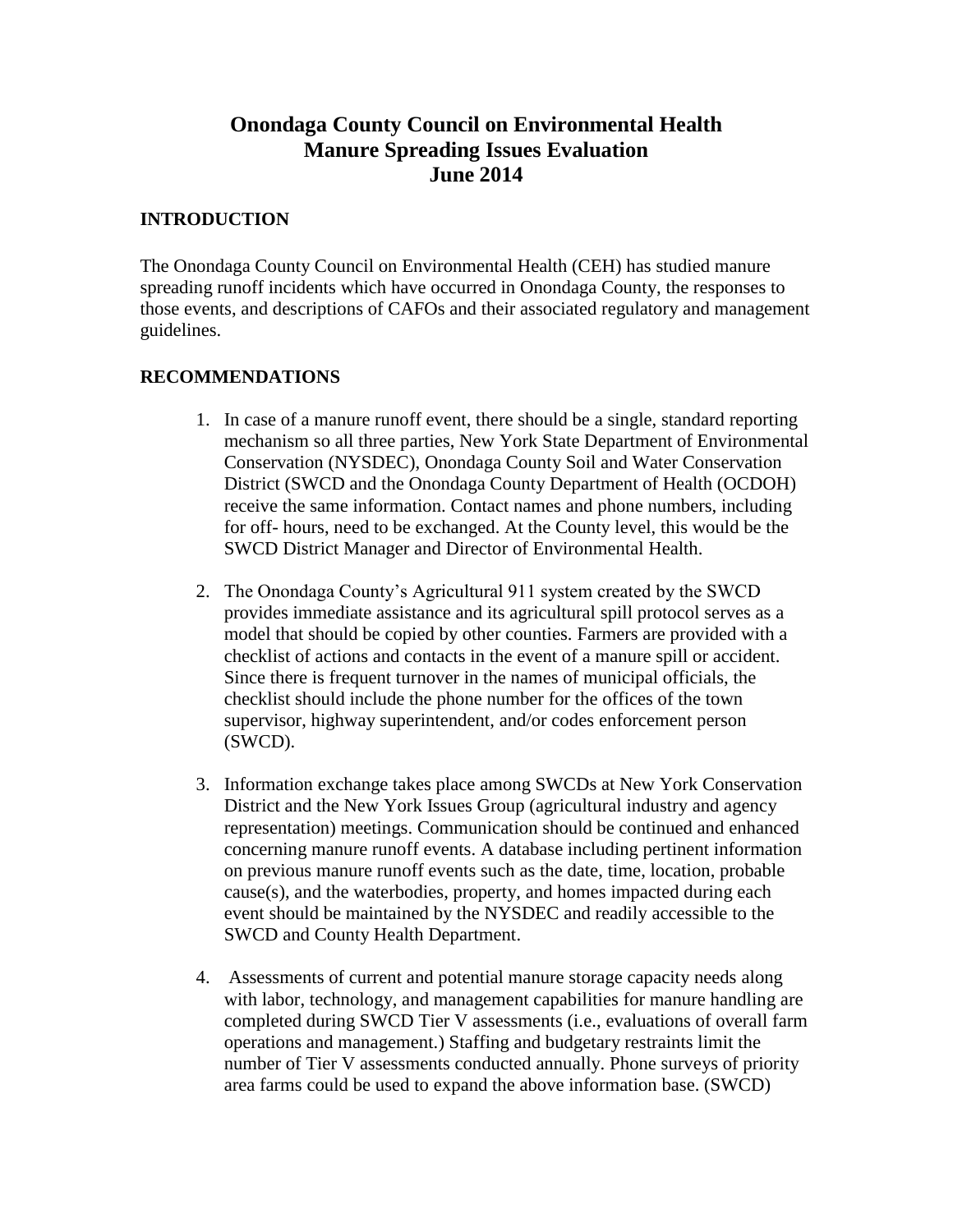#### **RECOMMENDATIONS (Cont.)**

- 5. While it would be advantageous to provide information to all County residents on private well supplies, that effort is too large in scope and needs to be prioritized at least initially. To provide a one-time baseline, available information on agricultural activity as well as from county databases, GIS maps, and aerial photography would be used to provide a focus on rural residences with private drinking water supplies that may be in close proximity to fields where manure spreading has recently taken place or may be done in the future. This information is intended solely for respective agency use. . (SWCD, SOCPA, OCDOH).
- 6. Provide identified residences from the mapping and data analysis above with public awareness information on subjects such as: i) water quality testing parameters/frequency of testing, ii) why such testing is important, iii) why residents need to have knowledge of their well's construction and possible vulnerabilities, and iv) emergency contact information. Residents having water quality testing done would be encouraged to voluntarily provide the results and any other information on their wells to the County Health Department to help establish baseline water quality and well conditions (SWCD,OCDOH).
- 7. Although being done on a state or regional basis, workshops or similar instructional opportunities for County farmers and their employees could be given by the SWCD to help ensure proper manure spreading best management practices are being implemented. Although the issue is not specific to the Skaneateles Lake watershed, thought might be given by the Skaneateles Lake Watershed Agricultural Program Review Committee (WAPRC) to having this as a main discussion topic for the annual SLWAP meeting program and invite all area farmers. Among the topics emphasized should be manure management on public highways near field access and exit points.
- 8. A tour focused on land management and manure spreading at selected County farm(s) could serve as a good public relations and educational awareness mechanism for the public to address their questions one-on-one with the farmer. Efforts should be taken by all concerned parties (e.g. SWCD, CEH, lake/watershed associations, other pertinent citizen organizations, municipalities) to increase attendance to such an event on the part of the target population.